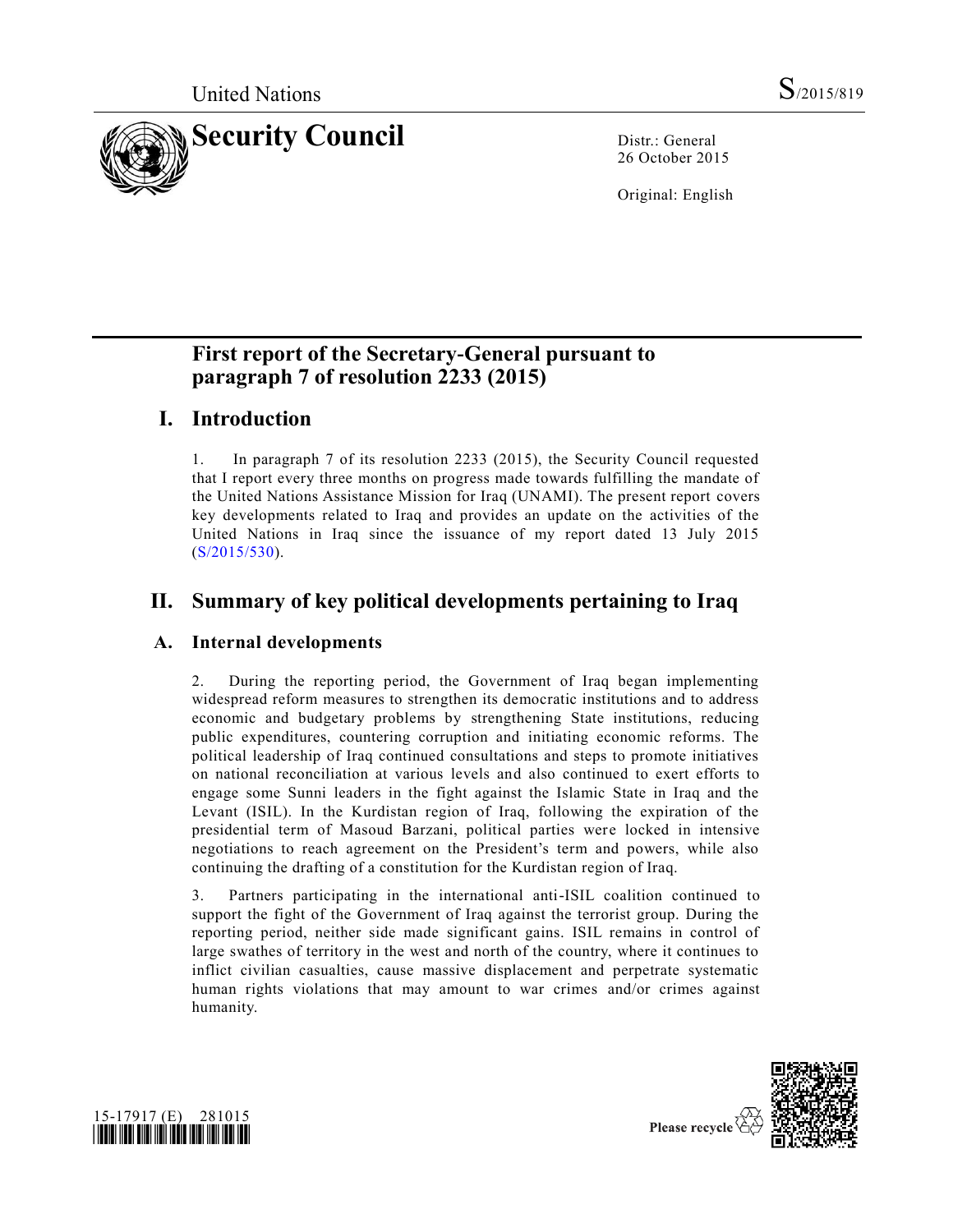#### **B. Political situation**

4. In July, when the country was experiencing record high temperatures and repeated electricity cuts, popular demonstrations erupted to protest the poor delivery of services in Baghdad and the southern governorates. By early August, the demonstrations had grown in strength and numbers. The protests have recurred e ach Friday and are led by civil society groups and young people, who are demanding better services, better governance and an end to government corruption and mismanagement. The protesters' demands for reform gained momentum when, on 7 August, Grand Ayatollah Ali al-Sistani urged Prime Minister Haider al-Abadi to take decisive action against corruption, improve the Government's performance, reduce public sector expenditure and publicly name officials who are impeding reforms.

5. On 9 August, Prime Minister al-Abadi announced a reform plan to address the economic and social needs of Iraq, counter corruption and strengthen democratic institutions. The plan included downsizing the Government to reduce public expenditure and improve State performance, abolishing the posts of Vice-President and deputy prime ministers as well as a number of senior officials in various ministries, reducing their salaries, protecting services, and judicial reform. The reform plan was unanimously endorsed by the Council of Ministers just hours after the Prime Minister's announcement. On 11 August, the Council of Representatives unanimously approved Prime Minister al-Abadi's first package of reforms and its own reform package to complement the Prime Minister's measures. The Council of Representatives also stated that the reforms should be in conformity with the Constitution of Iraq and other laws.

6. Following the endorsement by the Council of Representatives of the reform packages, Prime Minister al-Abadi began reducing the number of Government personnel. On 16 August, he ordered the immediate abolishment of his deputies' posts, the reduction of the Council of Ministers from 34 to 22 members and the dissolution of the Ministries of Human Rights, Women's Affairs, and Municipalities and Public Works. He also ordered the merging of Ministries with similar specialized functions: Science and Technology with Higher Education and Scientific Research; Environment with Health; Municipalities and Public Works with Housing; and Tourism and Antiquities with Culture. On 20 August, the Prime Minister announced a 90 per cent reduction in the number of personnel dedicated to providing protection for Government officials. On 9 September, he announced the dismissal of 123 senior officials from their posts. They were to either retire or have their administrative status adjusted.

7. The Prime Minister also took steps to formalize the abolition of the posts of the Vice-Presidents. On 20 August, he ceased the payment of their financial entitlements and on 15 September, the Council of Ministers submitted to the Council of Representatives a draft law to abolish their posts. All three Vice-Presidents publicly stated that they considered the abolition of their posts unconstitutional.

8. The Government took steps to initiate inquiries into allegations of political corruption. On 15 August, the Presidency of the Council of Representatives referred to outstanding cases of corruption against staff in the Ministries of Defence and Commerce concerning the award of arms contracts. The day before, the Chairman of the Integrity Commission, Hassan al-Yassiri, had announced that travel bans had been instituted against those under investigation for corruption.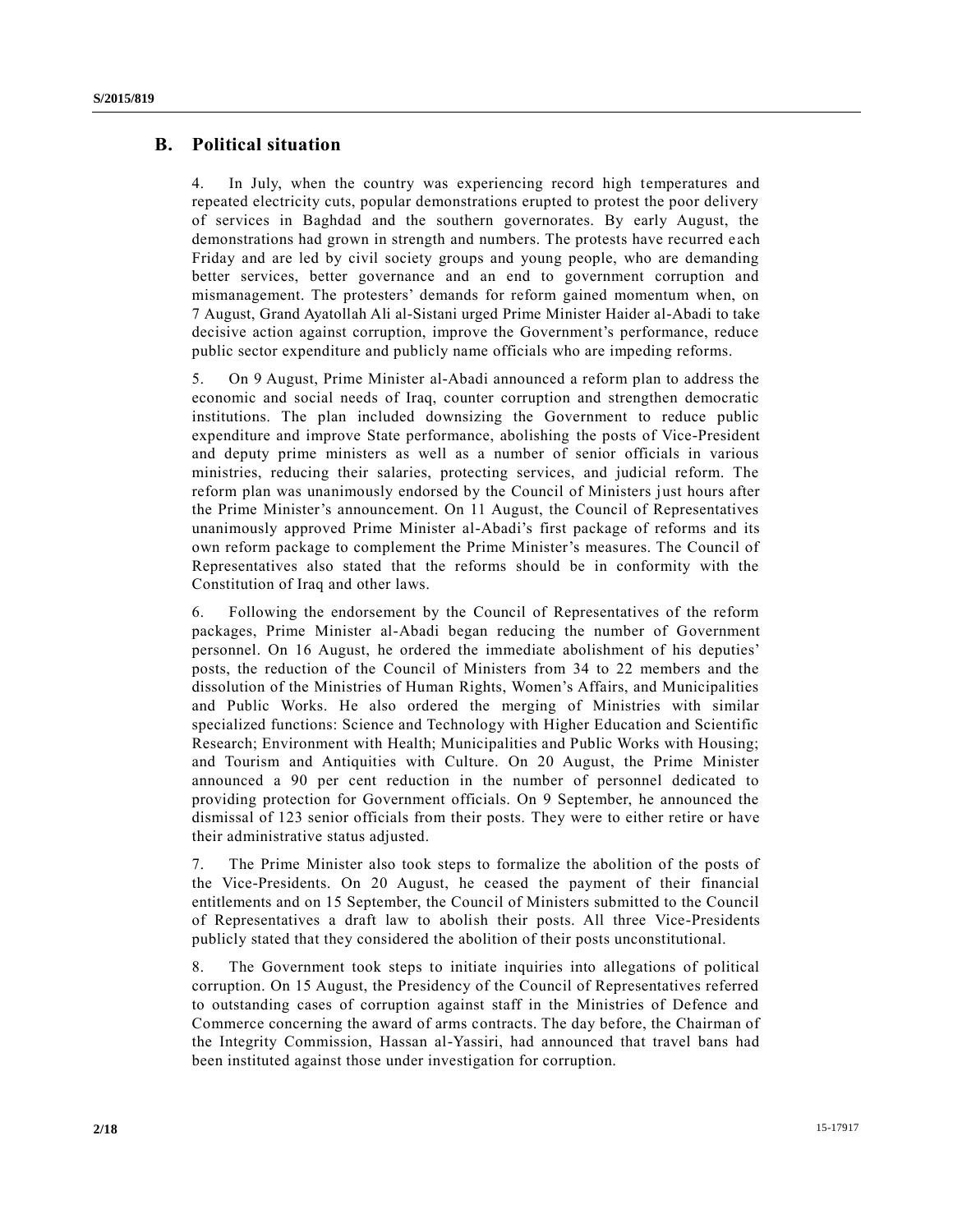9. As part of national reform efforts aimed at cutting public expenditure, on 9 September, the Prime Minister authorized the reduction of salaries and pensions for the three presidencies, ministers' advisers and managers. To diversify sources of national income amidst declining world oil prices, on 25 August, the Council of Ministers approved the allocation of 5 trillion Iraqi dinars (\$4 billion) to revitalize agriculture, industry and the housing sector, encourage investment and create job opportunities. The Council of Ministers also allocated funds to the Ministry of Electricity to equip power stations with adequate fuel in order to alleviate the electricity crisis.

10. Leadership changes were also effected at the governorate level amidst demands by local protesters for efficient service delivery and improved State performance. On 28 August, Governors Ibrahim al-Miyali of Muthanna and Ammar al-Midani of Qadisiya resigned after protesters called for them to step down. On 14 September, the Muthanna Provincial Council elected Falah al-Zayadi (State of Law Coalition) as the new Governor. On 17 September, President Fuad Masum issued a decree endorsing the election of Luay al-Yassiri (State of Law Coalition) as the Governor of Najaf after the former Governor's appeal against his dismissal for financial misappropriation was dismissed by the local administrative court on 24 August. On 5 October, the Ninewa Provincial Council elected Nawfal Hamady Sultan al-A'akoob as the new Governor to replace Atheel al-Nujaifi. The latter's dismissal by Parliament was upheld by the administrative court in Ninewa on 28 August.

11. The Legislature also took steps to strengthen accountability and openness in governance through the initiation of public inquiries into the fall of Ramadi and Mosul and through the enactment of legislation. On 16 August, Prime Minister al-Abadi announced that he would request that military commanders identified by the investigation committee as having abandoned their positions in Ramadi be court-martialled. On 17 August, the Council of Representatives voted to refer the parliamentary investigation committee's report on the fall of Mosul to the General Prosecutor. On 27 August, the Council of Representatives unanimously adopted the Political Parties Law, which will provide greater openness in the operation of political parties.

12. During the reporting period, the ruling bodies of Iraq took further steps to reinvigorate the country's national reconciliation agenda. On 4 July, the Committee of Religious Endowments and Religious Affairs of the Council of Representatives launched its initiative for national reconciliation entitled the "Ramadan document" to complement the objectives set out in the national political agreement and the ministerial programme. The main goal of the initiative is to empower representatives from all components, State and religious institutions, community leaders and the media to promote the principles of national reconciliation. In early July, the Implementation and Follow-Up Committee for National Reconciliation of the Office of the Prime Minister shared with the three presidencies its action plan entitled the "Baghdad document". The document is aimed at garnering commitments from all components inside and outside Iraq, including groups outside the political process, to advance an inclusive national reconciliation process. On 23 August, the Prime Minister issued an executive order for the formation of a committee and subcommittees tasked with implementing national reconciliation in the Baghdad Belt area by monitoring human rights abuses, addressing public complaints and disputes between local communities, establishing communications mechanisms with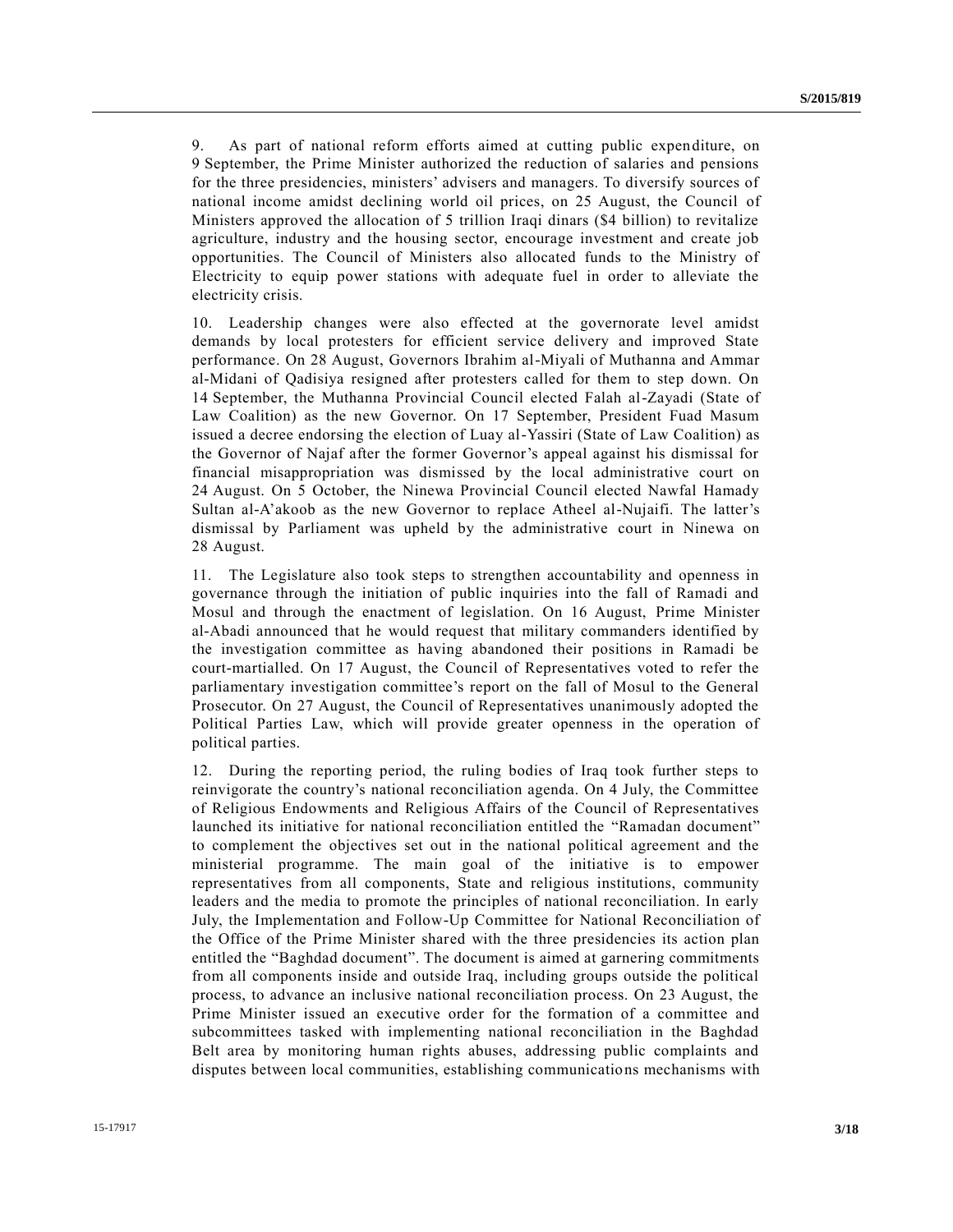residents to ascertain their concerns and promote community reconciliation. On 5 and 18 September, the Implementation and Follow-Up Committee for National Reconciliation held consultations with local residents and community leaders to identify their main areas of concern. Other initiatives to advance a broad and inclusive reconciliation process were also announced by Iyad Allawi, the Office of the Presidency, the Association of Muslim Scholars and the Iraqi Communist Party.

13. At the same time, the Sunni political leadership of Iraq made efforts to promote national reconciliation initiatives at various levels. In a bid to aid community reconciliation and achieve a balanced political representation in mixed governorates, Parliamentary Speaker Salim al-Jubouri held discussions with the head of the Badr Organization, Hadi al-Ameri, on a draft law on peaceful coexistence in Diyala. On 19 August, an Anbar liberation conference was held in Baghdad under the auspices of the Speaker as part of efforts to engage Sunnis in the fight against ISIL and prepare for post-liberation in Anbar. As part of efforts to strengthen unity among Sunni leaders, including those outside the political process, in early August, the Speaker's Office submitted to Iraqi Forces Coalition Members of Parliament a road map on national reconciliation entitled "Sunni Vision for the Iraqi State". On 30 August, the Sunni Endowment Council held a conference on combating violence and extremism. Participants included political, tribal, community and intellectual leaders. They released an outcome statement, which included calls for Muslim unity and the rejection of sectarianism.

14. Most of the priority legislation that would aid national reconciliation, however, remained pending in Parliament. Votes on the national guard law were postponed on 30 August and again on 7 September owing to disagreements between parliamentary blocs over its provisions. Additionally, no progress was made towards the enactment of a general amnesty law since its first reading on 5 July. Meanwhile, the National Reconciliation Committee of the Council of Representatives separated the Justice and Accountability and Banning of the Baath Party Act into two bills on 25 July. While the Council of Representatives concluded, on 30 July, the first reading of the draft law on the banning of the Baath Party, dissolved entities and parties, and the activities of racism, terrorism and *takfir* (charge of unbelief), no voting took place on legislation that would revise de-baathification measures. On 15 September, the Council of Ministers decided to withdraw and review all draft laws submitted to the Council of Representatives by the previous Government. This amounted to some 80 draft bills, including the draft anti-terrorism law of 2005.

15. Following the expiration of the presidential term of Masoud Barzani on 19 August, the political parties of the Kurdistan region of Iraq held eight rounds of talks on the issue of the presidency between 18 August and 8 October. The Kurdistan Democratic Party of President Barzani is seeking an extension of the presidential term with the current presidential powers and an election by direct vote, while the Gorran Movement, the Patriotic Union of Kurdistan, the Kurdistan Islamic Union and the Kurdistan Islamic Group propose that the Regional Parliament elect the president. Inter-party talks were continuing at the time of reporting.

16. On 19 August, the Kurdistan Region Constitutional Drafting Committee formally requested the Kurdistan Regional Parliament to extend its mandate after holding consultations for 90 days and approving 74 articles of a new draft regional constitution. The Turkmen and Assyrian Christian members of the 20-member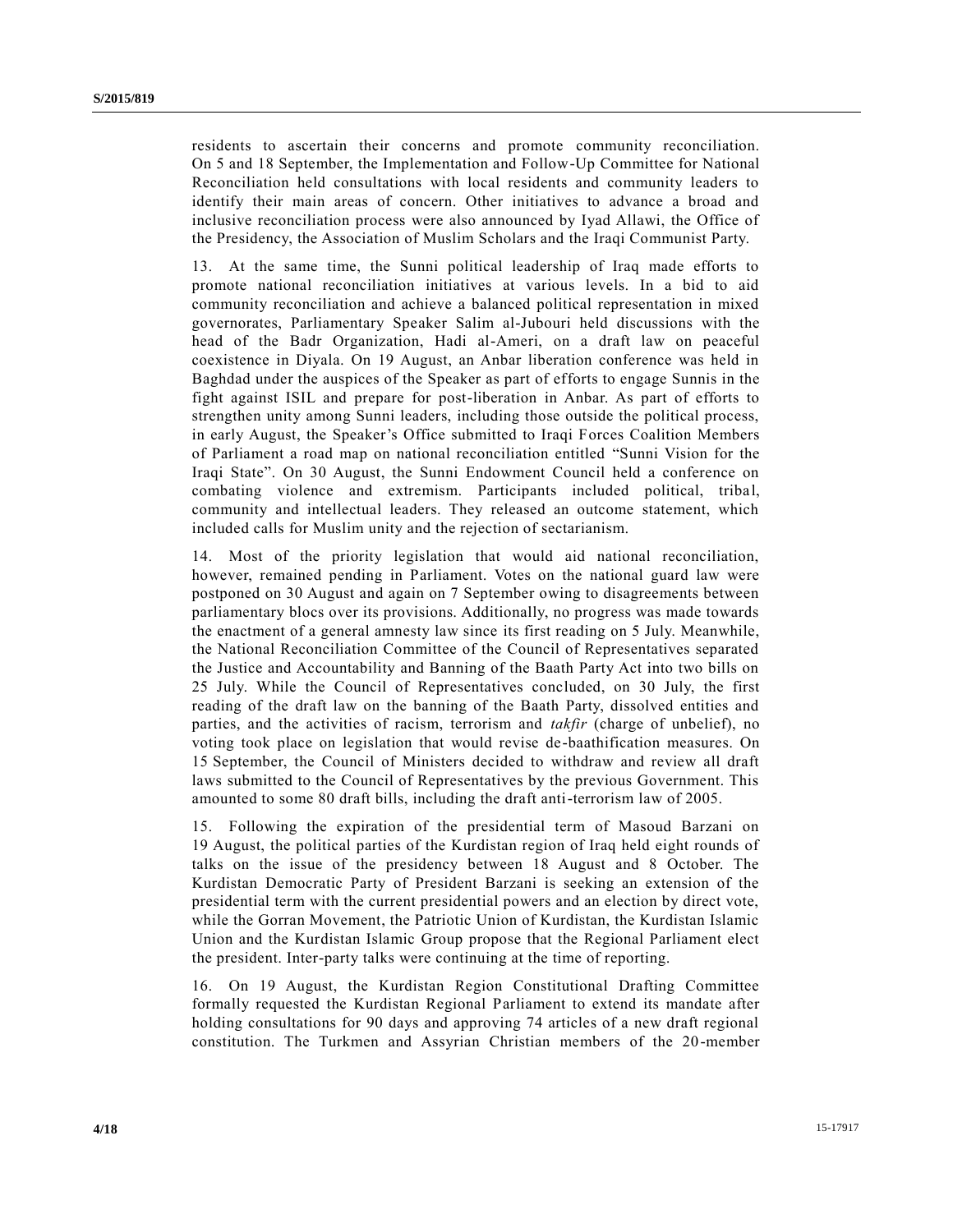Constitutional Committee continued to boycott the Committee, citing its rejection of their party's proposals on minorities.

17. During the reporting period, differing views between Baghdad and Erbil persisted with respect to the implementation of the agreement of 2 December 2014 on energy exports and revenue-sharing. In July, the Kurdistan Regional Government called for a new agreement that would better address the needs of both sides. Following those calls, federal Oil Minister Adel Abdul-Mahdi visited President Barzani in Erbil on 26 July in an attempt to reach common ground. The political leadership in Baghdad and Erbil continued to express their commitment to political dialogue to resolve their differences.

#### **C. Security**

18. The security situation in Iraq remained highly volatile throughout the reporting period. Conflict and armed violence were largely concentrated in contested areas in Anbar, Ninewa and Salah al-Din Governorates. The Government of Iraq and the Kurdistan Regional Government continued to focus their military operations on consolidating territorial gains made against ISIL and on gradually recovering areas remaining under ISIL control with the increased support of the international coalition.

19. In Anbar, the Iraqi security forces, the popular mobilization forces and affiliates, aided by international coalition air strikes, undertook military operations to dislodge ISIL from its strongholds and safe havens in the province, mainly in and around Ramadi, Fallujah, Garma and Hit. The role of local Anbari forces participating in the operation to retake Ramadi, which was captured by ISIL in mid-May, was augmented by 6,000 Sunni tribesmen, who underwent military training in July. The first contingent of 1,000 Sunni tribesmen who had completed training was deployed to the front lines in late July to join the Government's military campaign against ISIL. Meanwhile, Government forces retained control of the town of Haditha and held on to the strategically important Haditha dam. Although ISIL launched daily attacks against the Iraqi security forces in the town of al-Baghdadi, Government forces and affiliates continued to retain control of the area. In an attempt to cut off a vital financing resource for ISIL, on 16 July, the Ministry of Interior announced the closure of the Trebil border crossing between Anbar and Jordan, at which ISIL had been imposing a tax on each truck entering and exiting the province.

20. In Salah al-Din, the Iraqi security forces and popular mobilization forces retained control of the city of Tikrit and surrounding areas. Armed clashes between Government forces and affiliates and ISIL continued throughout the reporting period, particularly in Samarra, Tikrit and Baiji. From 1 July to 12 September, ISIL launched 27 suicide vehicle-borne attacks in Baiji, resulting in substantial casualties to security personnel. Armed clashes continued between Government forces and ISIL within the perimeter of the Baiji refinery, which is still under ISIL control.

21. Peshmerga forces, supported by the popular mobilization forces and international coalition air assets, continued to exert pressure on ISIL positions in Sinjar and Ninewa. On 11 September, the Peshmerga, aided by the popular mobilization forces, retook 11 villages from ISIL in the area of Daquq, south of Kirkuk, followed by 12 villages west of Kirkuk on 30 September. Recaptured areas,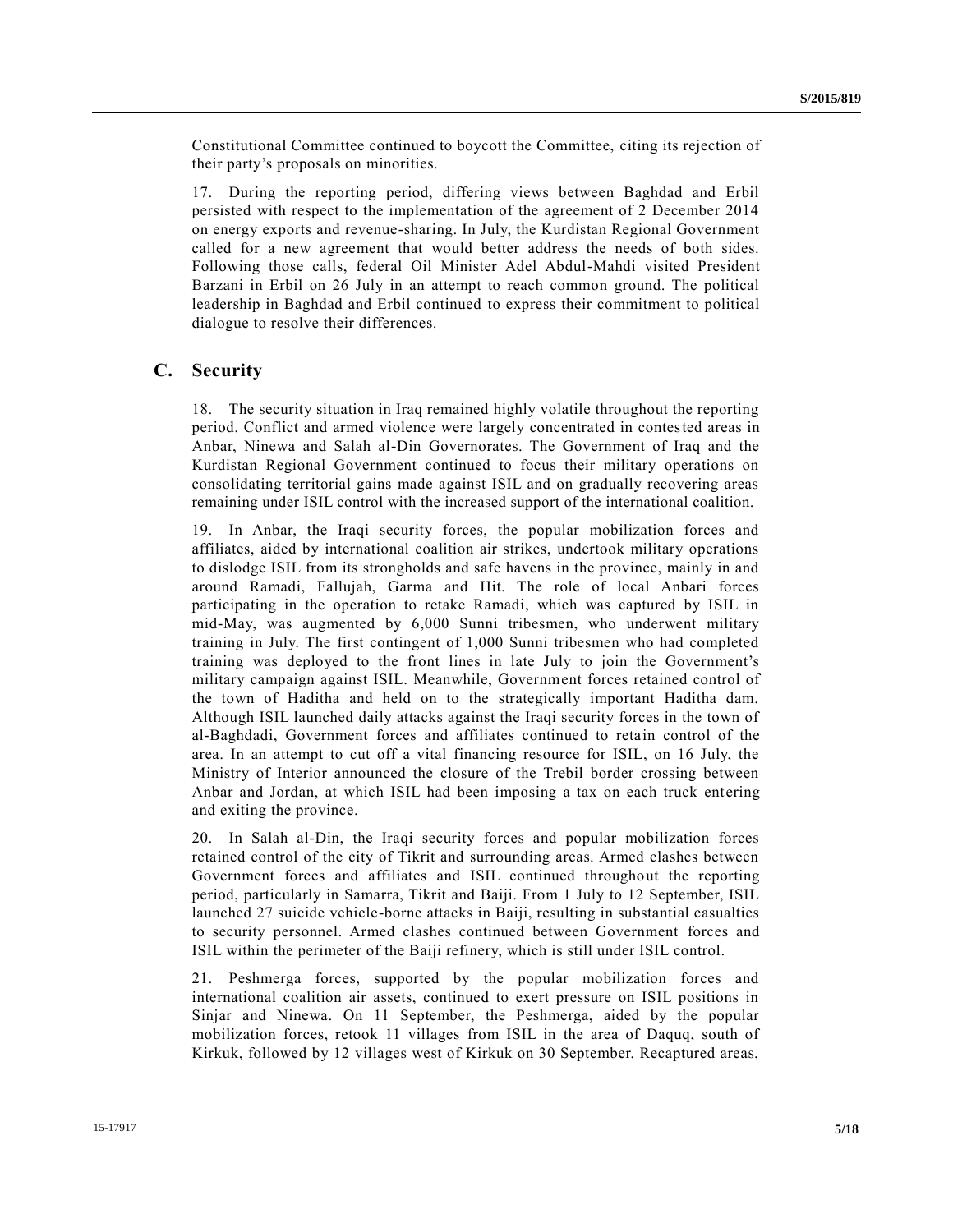including the Khabbaz oilfield, key infrastructure and road junctions remained under Peshmerga control.

22. Baghdad continued to be afflicted by acts of violence and terrorism, almost on a daily basis. The deadliest attack occurred on 13 August, when a bomb was detonated at a market in the Jameela area of eastern Baghdad, reportedly killing at least 45 civilians and wounding 72 others. During the reporting period, there was a re-emergence of the use of under-vehicle improvised explosive devices, with 52 such attacks killing 43 civilians and wounding 68 others. Unidentified bodies continued to be found on a daily basis in the city and its outlying areas. In many cases, the mode of killing suggested sectarian or political motivations. Abductions also continued to occur in and throughout the city. On 2 August, 10 Palestinians were abducted in eastern Baghdad and, on 2 September, 18 Turkish workers were abducted, reportedly by an armed group, in eastern Baghdad and released several weeks later. On 9 September, the acting Deputy Justice Minister, another senior official of the Ministry of Justice and four security guards were abducted in north eastern Baghdad. The security guards were reportedly later released.

### **D. Regional and international developments**

23. During the reporting period, the Government of Iraq continued to pursue its efforts to strengthen its relations with its neighbours, other countries in the region and the broader international community. High-level Iraqi Government delegations paid official visits to Egypt, the Islamic Republic of Iran, Jordan, Kuwait and Turkey as part of continuing efforts to enhance cooperation in the fight against ISIL, seek support in alleviating the economic and humanitarian situation, promote the national reconciliation agenda and support the Government's reform programme. These developments took place amidst the signing, on 14 July, of the Joint Comprehensive Plan of Action, which is intended to ensure that the nuclear programme of the Islamic Republic of Iran remains peaceful. The senior political leadership of Iraq welcomed the agreement and stated that its full implementation would contribute to regional and international peace and security. In early July, Iraq's new Ambassador to the Islamic Republic of Iran, Rageh al-Musawi, arrived in Tehran.

24. Iraq continued its efforts to normalize relations with member States of the Gulf Cooperation Council. During a meeting with his Iraqi counterpart on 22 July, the Minister for Foreign Affairs of Kuwait, Sheikh Sabah al-Khalid al-Hamad al-Sabah, reaffirmed his Government's commitment to bolstering bilateral ties with Iraq. Saudi Arabia reaffirmed its intention to reopen its embassy in Baghdad and a consulate in Erbil. Iraq appointed its new Ambassador to Saudi Arabia on 20 September. Iraq's relations with Qatar became strained after the latter's initiative to host meetings of some Iraqi Sunni leaders in Doha on 2 and 3 September in an effort to engage them in the Baghdad-led national reconciliation process. In a statement on 6 September, the Iraqi Ministry of Foreign Affairs said that it had not been consulted by the Government of Qatar and underlined that the sovereignty of Iraq must be respected. On 11 September, Qatar announced the appointment of its new resident Ambassador to Iraq in preparation for the upcoming reopening of its embassy in Baghdad. The Minister for Foreign Affairs of Iraq, Ibrahim al-Jaafari, described the announcement as a positive sign.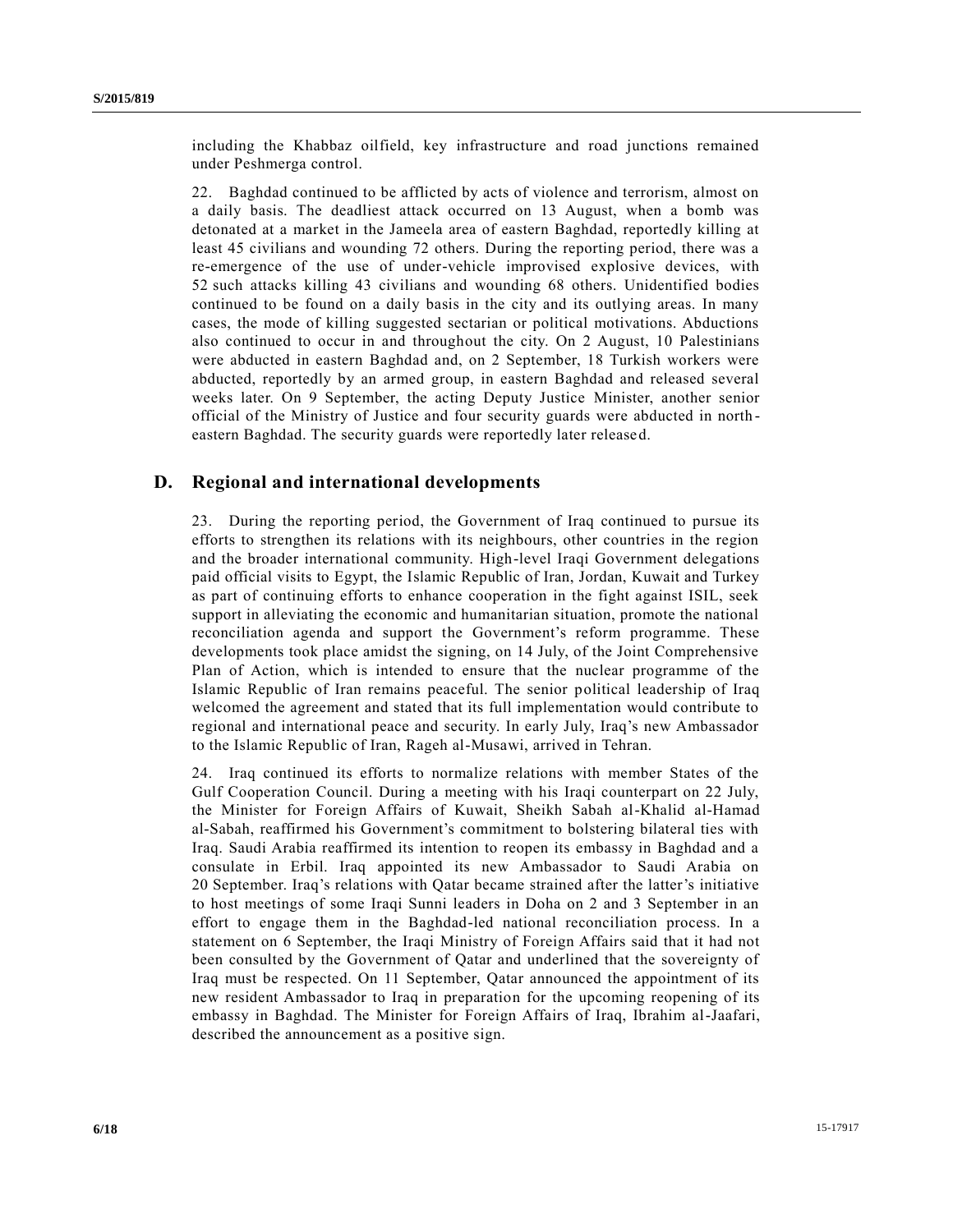25. Following the suicide bombing on 22 July in Suruc, Turkey, claimed by ISIL, and the assassination of two police officers in Ceylanpınar, Turkey, claimed by the Kurdistan Workers Party, the Government of Turkey confirmed on 25 July that it had carried out air strikes targeting ISIL in the Syrian Arab Republic and the Kurdistan Workers Party in northern Iraq in response to the terrorist attacks. The same day, the Prime Minister of Turkey spoke to Kurdistan Regional Government President Barzani and the President of Turkey spoke to President Masum about those counter-terrorist operations. On 27 July, the Minister for Foreign Affairs of Turkey stated that his country was respecting international law and the Charter of the United Nations in conducting air strikes in the Syrian Arab Republic and Iraq while being very careful about avoiding civilian casualties.

26. On 1 August, Prime Minister al-Abadi called upon the Government of Turkey to respect the sovereignty of Iraq and, on 5 August, Minister for Foreign Affairs al-Jaafari underlined that his Government had not granted Turkey authorization to carry out air strikes within Iraq's territory. In a statement on 13 September, the Ministry of Foreign Affairs of Iraq condemned all terrorist attacks against Turkish civilians and personnel, but described any incursion into Iraqi territory as a violation of Iraq's sovereignty. The Kurdistan Regional Government called for a halt to the confrontations and urged for the continuation of the peace process.

27. The international community continued to work with Iraq on formulating a response to combat violent extremism. Minister for Foreign Affairs al-Jaafari, along with the Deputy Secretary-General and my Special Representative, participated in the International Conference on the Victims of Ethnic and Religious Violence in the Middle East, held in Paris on 8 September. The Conference brought together representatives from 56 countries and 11 international and regional organizations. Participants adopted the Paris Action Plan, a road map guiding the international community's response in protecting communities targeted and threatened for ethnic or religious reasons in Iraq and the Syrian Arab Republic by ISIL and other terrorist organizations.

28. The situation in Iraq and counter-terrorism efforts were also part of the discussions at the 144th ordinary session of the Council of Foreign Ministers of the League of Arab States, held on 13 September. Meanwhile, the Global Coalition to Counter ISIL continued to discuss ways to support the Government of Iraq. On 30 July, a small group meeting of the Global Coalition to Counter ISIL was held in Quebec City, Canada, and attended by Minister for Foreign Affairs al-Jaafari and my Special Representative. Coalition partners emphasized that stabilization and national reconciliation were interlinked and praised the United Nations for its stabilization efforts, including, in particular, the establishment by the United Nations Development Programme (UNDP) of the Funding Facility for Immediate Stabilization in Iraq.

29. In late September, Prime Minister al-Abadi confirmed that the Government of Iraq was sharing intelligence with the Islamic Republic of Iran, the Russian Federation, the Syrian Arab Republic and others in the fight against ISIL and that it hoped that the various countries and coalitions would coordinate closely in their support to Iraq.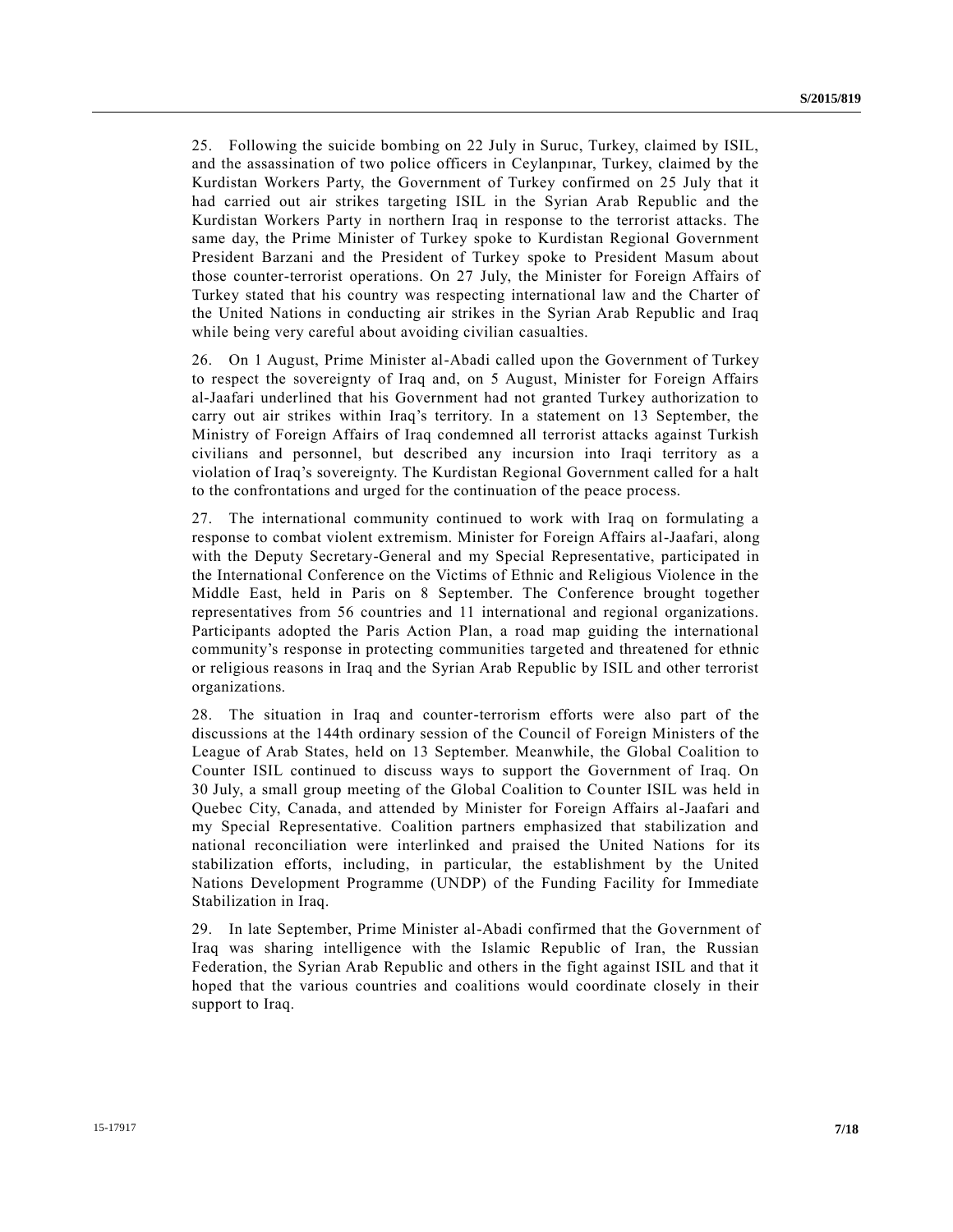## **III. Update on the activities of the United Nations Assistance Mission for Iraq and the United Nations country team**

### **A. Political activities**

30. During the reporting period, UNAMI continued to work in close partnership with the Government of Iraq to support its efforts to strengthen inclusive political dialogue and governance. My Special Representative met with a wide range of interlocutors to follow up on the implementation of the national political agreement and ministerial programme, including efforts to advance the national reconciliation agenda.

31. My Special Representative and Deputy Special Representative for Political Affairs also paid numerous visits to the Kurdistan region to urge Kurdish interlocutors to resolve the deadlock over the Kurdistan Regional Presidency and to support dialogue with the federal Government on energy exports and revenue -sharing.

32. On 7 September, a seminar on the theme "Devolution as part of national reconciliation" was held in Baghdad. The seminar, which had been jointly organized by UNAMI and the Office of the Prime Minister, was attended by more than 120 Government officials and civil society leaders, who discussed how the devolution of powers could support national reconciliation in Iraq and shared perspectives and approaches to federalism. UNAMI, in collaboration with the Implementation and Follow-Up Committee for National Reconciliation, organized a conference on the role of public opinion-makers in supporting political and community reconciliation, which was held on 16 September. More than 100 prominent media, academic and civil society figures participated. Recommendations included developing media strategies to promote social and cultural reconciliation and means through which opinion makers can positively contribute to the advancement of national and societal reconciliation. An ad hoc committee was established from among the participants to follow up on the implementation of the recommendations. Additionally, on 19 August, UNAMI conducted a joint mission to Diyala with the Implementation and Follow-Up Committee on National Reconciliation of the Office of the Prime Minister to discuss national and community reconciliation objectives with local authorities, community leaders and returnees.

33. To promote support and cooperation with the Government of Iraq, my Special Representative also engaged with representatives of Iraq's neighbours and States in the region. He visited Jordan on 14 and 15 July and Turkey on 18 September. At the invitation of the Government of Qatar, he joined the Minister for Foreign Affairs of Qatar in addressing, on 4 and 5 September, a series of meetings among Iraqi Sunni leaders to discuss means of unifying the Sunni community behind Iraq's national reconciliation process. My Special Representative delivered key messages to the participants, including urging for their support for the unity of Iraq and the national reconciliation process, respect for the Constitution and the political process, and their outright rejection of terrorism and ISIL.

34. My Special Representative also reached out to Iraq's minority communities to explore means of enhancing the protection and promotion of their rights, meeting Sheikh Sattar Jabbar al-Hillo, spiritual leader of the Sabean-Mandaean community, and Yazidi spiritual leader Baba Sheikh at Lalish Temple in Sheikhan (Dohuk Governorate). In preparation for the aforementioned International Conference on the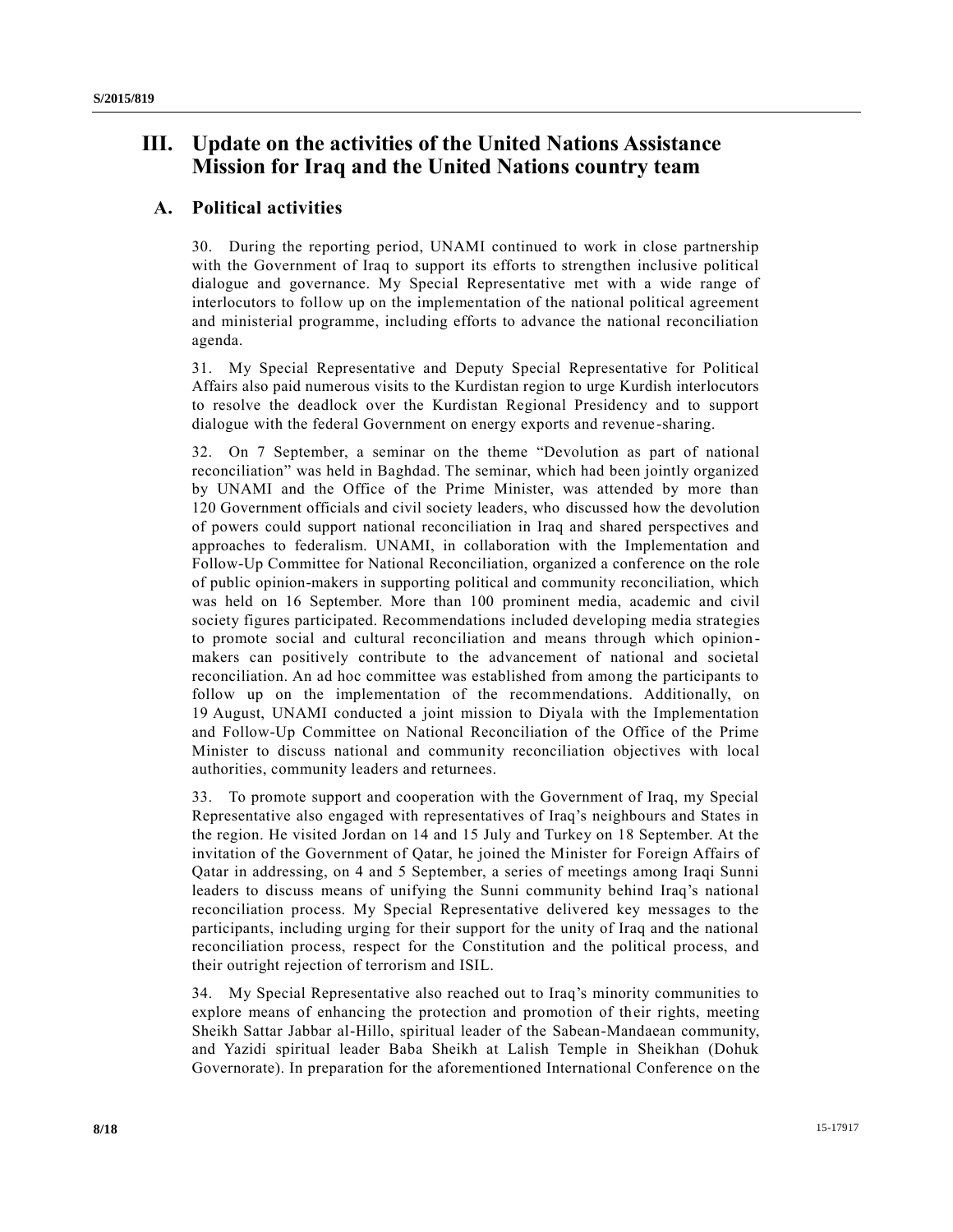Victims of Ethnic and Religious Violence in the Middle East, held in Paris on 8 September, my Deputy Special Representative for Political Affairs took part in a United Nations brainstorming session organized by the Department of Political Affairs of the Secretariat and the United Nations Educational, Scientific and Cultural Organization (UNESCO) on the topic "Victims of ethnic and religious violence in the Middle East", held in Paris from 20 to 22 July.

35. UNAMI continued its efforts to promote women's rights in Iraq in support of the implementation of Security Council resolution 1325 (2000). With the State Ministry of Women's Affairs and the Kurdistan Region High Council of Women's Affairs, it jointly organized a two-day national conference on the theme "Empowering women to address the impact of terrorism", held in Erbil on 3 and 4 August. Key Government officials, religious leaders, civil society representatives and representatives of the international community participated. Recommendations from the conference included the need to accelerate efforts to release women and girls abducted by ISIL from captivity and provide comprehensive services for women affected by conflict.

#### **B. Electoral assistance**

36. During the reporting period, UNAMI continued its engagement with Iraq's electoral and legislative institutions. On 13 September, my Special Representative met with the Board of Commissioners of the Independent High Electoral Commission to discuss priority areas for the continuation of electoral assistance, taking into consideration the recommendations of the 2015 electoral needs assessment mission. Following consultations, UNAMI and the Independent High Electoral Commission agreed on focus areas of electoral support, including election results management, voting processes for internally displaced persons, database and voter registry, a legal framework, the registration of political parties and gender. UNAMI is now in the process of recalibrating technical assistance capacities to fulfil the identified requirements.

37. UNAMI also continued to follow up on the progress in discussions between the Independent High Electoral Commission and the Kurdistan Independent High Electoral Commission in defining their respective roles and responsibilities. The chairpersons of the two electoral institutions separately informed my Deputy Special Representative in August that progress had been made in defining a memorandum of understanding between the two electoral management bodies.

38. On 13 June, the Kurdistan Regional Presidency issued a decree scheduling the presidential election on 20 August. During its briefing for the diplomatic community held in Erbil on 19 August, the Kurdistan Independent High Electoral Commission reiterated its earlier statements that it needs at least 180 days from the day funds are released and the electoral law is passed to organize an election in the region. On 8 September, the Chairperson of the Kurdistan Independent High Electoral Commission requested the support of UNAMI in establishing the Commission's data entry centre, setting up its election results management system and conducting capacity-building workshops.

39. On 26 July, the Independent High Electoral Commission announced the receipt of a new request from citizens of Basra to designate the province as a region. Following an audit of the names and signatures in support of the request against the Commission's voter registry for Basra, the Commission announced on 18 August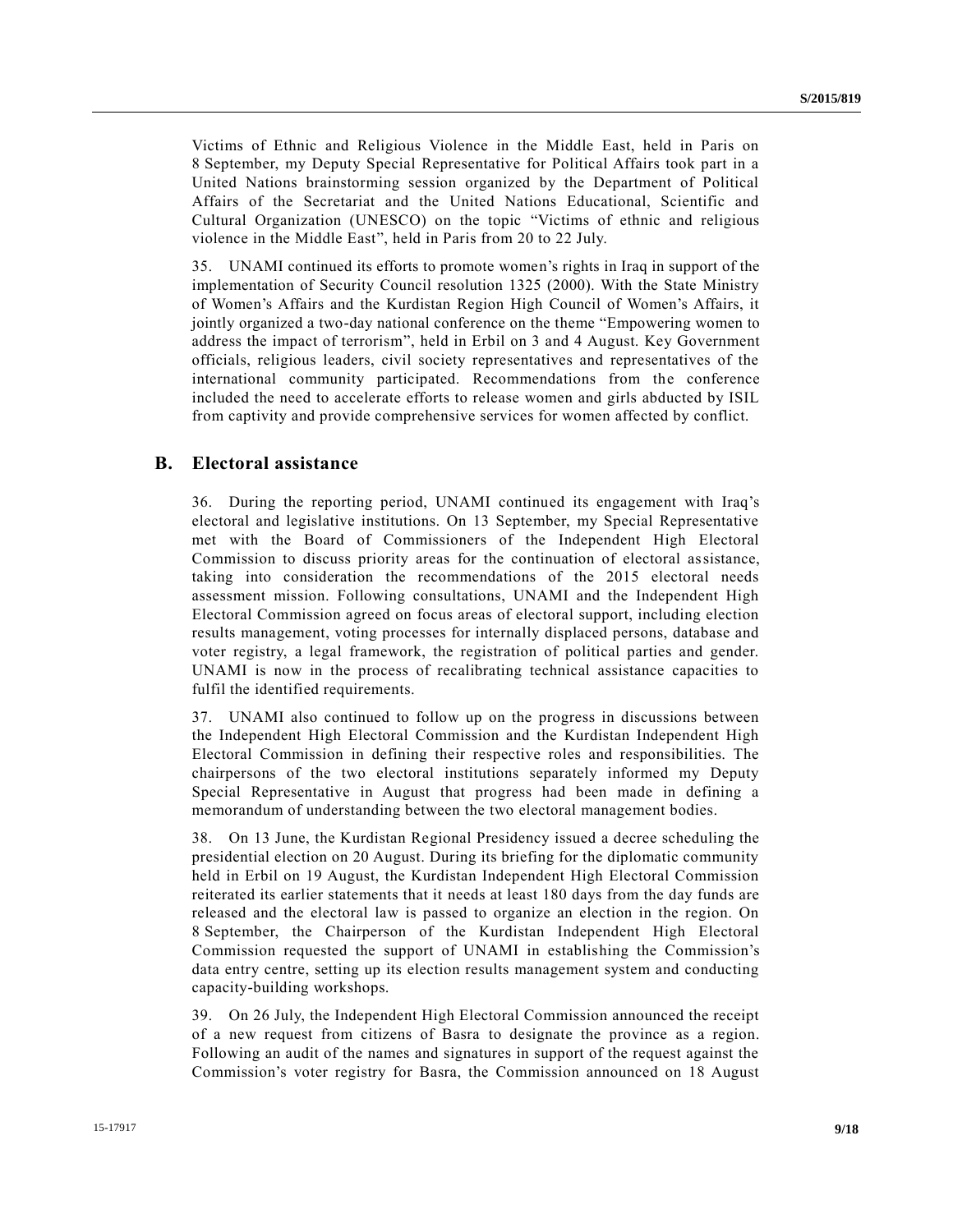that the valid names and signatures reached the two per cent required threshold for the first step of the process, as provided in the Law on the Formation of Regions (Law No. 13 of 2008). A total of 57,933 Basra citizens signed the request, 46,212 of whom matched the Commission's voter list, or 2.6 per cent of Basra's 1,741,599 registered voters. Pursuant to that, the Commission prepared and submitted to the Council of Ministers an operational plan and budget for the process. To date, however, there is no budgetary allocation to fund succeeding activities.

### **C. Human rights developments and activities**

40. Ongoing armed conflict, acts of violence and terrorism continue to take a grave toll on civilians in Iraq. From 13 July to 16 September, UNAMI recorded a minimum number of 4,785 civilian casualties (1,739 killed and 3,046 wounded), bringing the total number of civilian casualties in Iraq since the beginning of 2015 to at least 18,457 (6,123 killed and 12,334 wounded).

41. UNAMI received numerous reports alleging serious violations of human rights and international humanitarian law perpetrated against civilians in an apparent widespread and systematic manner, in particular by ISIL. The reports include attacks directly targeting civilians and civilian infrastructure, killings, abductions, rape and other forms of sexual violence, forced recruitment of children, wanton destruction and looting of civilian property, and denial of fundamental rights and freedoms. Members of minorities, women, children, people with disabilities and the elderly remain particularly vulnerable. It is estimated that up to 1,500 women and children, mostly from the Yezidi community, remain in captivity by ISIL.

42. The deadliest direct attack against civilians took place in Diyala Governorate on 17 July as celebrations of Eid al-Fitr commenced. A vehicle laden with explosives was detonated in the market of Khan Bani Saad Subdistrict, killing at least 108 civilians (including 3 police officers) and wounding 167 others (including 7 police officers). At least 20 people, mainly civilians, were reported missing and have, to date, not been found. ISIL claimed responsibility on social media for the attack. A similar attack took place on 10 August when a suicide bomber driving a vehicle laden with explosives targeted a crowded market just outside Baquba City, killing at least 61 people and wounding at least 88 others, including 4 children. ISIL also claimed responsibility for that attack.

43. ISIL continued to abduct, kill and punish those opposed to its ideology and rule. This included religious leaders, former public sector employees, journalists, lawyers, academics and students, former election candidates, members of the Iraqi security forces and the popular mobilization forces, and persons associated with political parties that oppose it. Examples include the public execution in Ramadi in July of eight civilians accused of cooperating with the Iraqi security forces; the abduction of 53 employees of the Independent High Electoral Commission in Mosul on 24 July, 28 of whom were killed the following day; the public execution of the Imam of the Hamid Mosque in Mosul for allegedly criticizing the terrorist group; and the public execution of a journalist in Mosul in August. Also in Mosul in August, ISIL posted a list of over 2,000 names of individuals whom it claimed to have executed. ISIL also murdered four journalists and executed five persons alleged to have been associated with the Mutahidoon Alliance (including three female Mutahidoon Alliance candidates).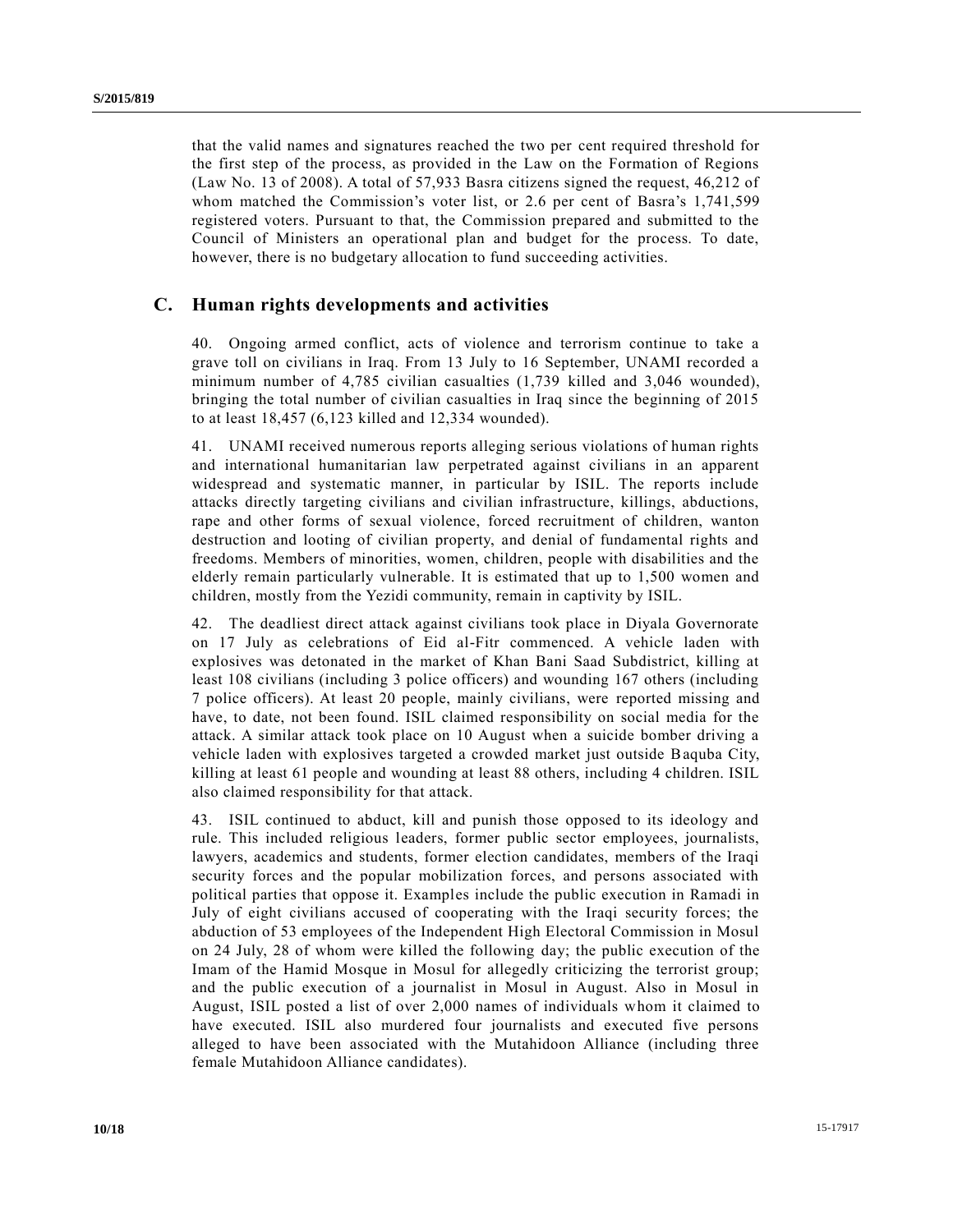44. ISIL also continued to abduct civilians and destroy buildings of cultural and religious significance. In the aftermath of an improvised explosive device attack targeting ISIL members in Hawija District of Kirkuk on 18 August, ISIL abducted at least 90 civilians in Hawija between 2 and 7 September. On 22 August and 12 September respectively, ISIL also demolished two Syrian Orthodox churches in Mosul.

45. ISIL continued to impose strict travel restrictions within its areas of control, including Mosul, Hawija and Shirqat. Trade in and out of Mosul is still very limited, as ISIL requires merchants to identify a sponsor and provide property as surety when travelling in order to ensure their return. ISIL also shut down most Internet services in Mosul around mid-August. Four families (at least 20 people) died from starvation and dehydration while fleeing ISIL through the Hamrin Mountains in Salah al-Din Governorate on about 15 July. On 19 and 20 July, an undetermined number of families were reportedly abducted by ISIL in the Hamrin Mountains. ISIL also reportedly killed civilians accused of smuggling people out of areas under its control.

46. UNAMI also continued to receive reports alleging that pro-Government armed groups and militias had perpetrated human rights violations. Members of the Sunni Arab community were targeted in particular, primarily in Diyala. On 12 August, approximately 50 members of the Sunni Arab community were abducted in Baquba District, Diyala Governorate; at least 17 of the bodies were found in the Diyala River later the same day. Many of the abductions reportedly took place at or near checkpoints manned by Iraqi security forces and associated forces. On 1 September, militia members allegedly abducted at least 40 persons of Sunni Arab origin near Balad District, Salah al-Din. The fate and whereabouts of the abductees are unknown. Reports were also received of persons in Peshmerga uniform destroying homes and structures in Sunni Arab-inhabited areas in Jalawla, Diyala Governorate, on or around 16 August.

47. The country task force on monitoring and reporting, co-chaired by UNAMI and the United Nations Children's Fund (UNICEF), documented 96 incidents of violations against children during the reporting period. The United Nations has noted a decrease in the number of reported incidents owing to lack of access to the affected populations and increased displacement. Killing and maiming continued to be the most documented violation, with 331 reported cases of child casualties (135 killed and 196 wounded). Fighting between the parties to the conflict reportedly claimed the lives of 63 children, while terror attacks killed 72 children and wounded another 99, mostly in Diyala and Baghdad.

48. ISIL continues to recruit children in Ninewa, particularly in Mosul and Tal Afar, and in Anbar. ISIL posted pictures and videos on social media showing boys being trained and boys perpetrating crimes, including killing, maiming and/or torturing civilians. ISIL also reportedly killed some of its underage fighters. On 18 August, ISIL murdered 18 juveniles in Mosul for having fled the front line in Anbar. In addition, the continued recruitment and use of children by affiliates of the popular mobilization forces in conflict areas, Baghdad and Basra remain of grave concern. Children are also reportedly participating in combat operations alongside the popular mobilization forces in Anbar and Ninevah.

49. On 12 August, the Kurdistan Regional Government executed three persons convicted in April 2014 of the abduction and murder of two girls. They were the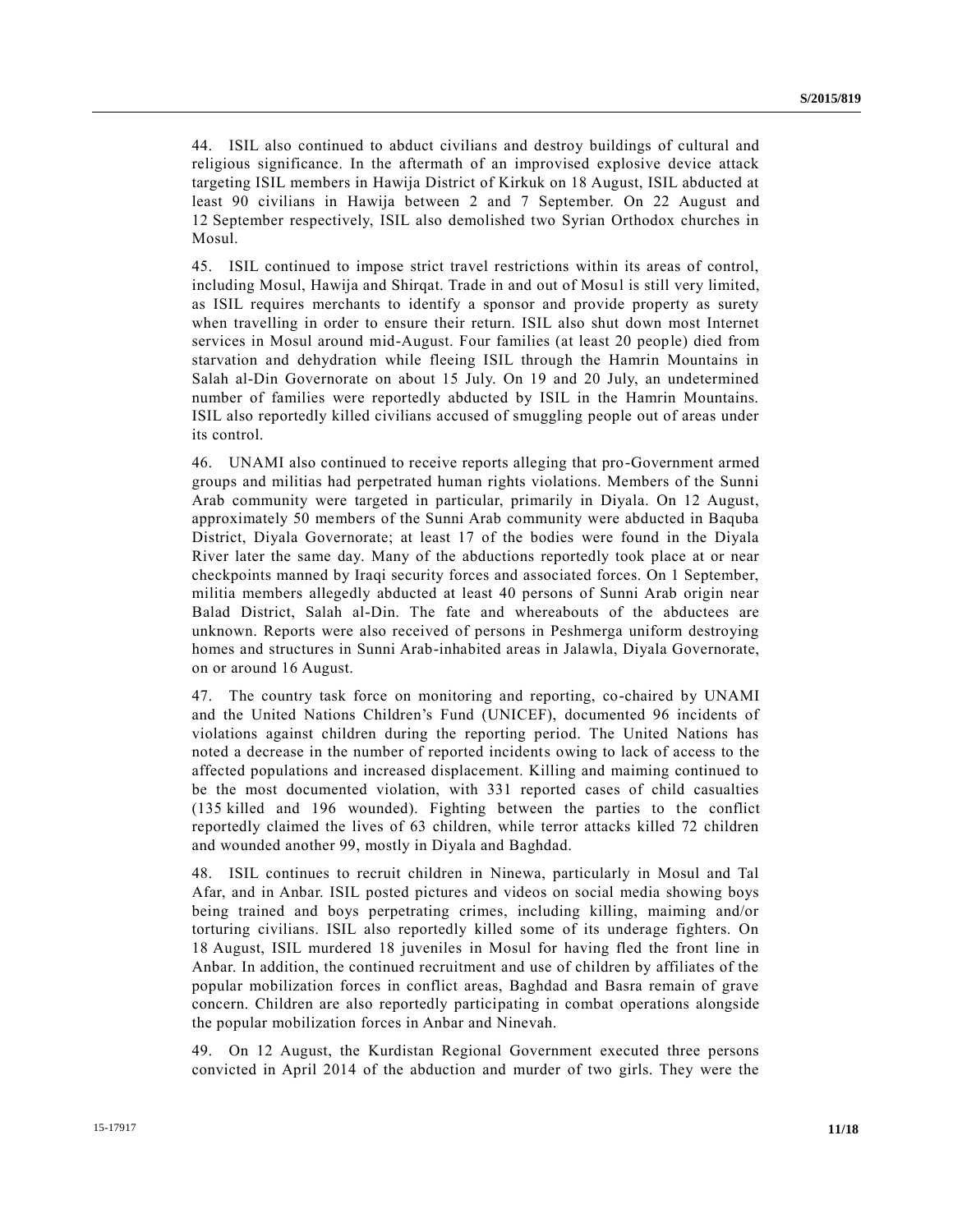first executions to have taken place in the Kurdistan region of Iraq since the Kurdistan Regional Government introduced an informal moratorium on the implementation of the death penalty in 2008. The United Nations High Commissioner for Human Rights expressed his deep disappointment at this development later in August and urged the Kurdistan Regional Government to recommit to and formalize its unofficial moratorium on the use of the death penalty.

50. Iraq continues to be proud of its culture of freedom of expression and aims to set an example for the region. However, during the reporting period, UNAMI again received an increasing number of reports of demonstrators and journalists being harassed or assaulted by unidentified persons. UNAMI also received reports of journalists being harassed by security forces or persons associated with them during public demonstrations against corruption and poor public services in Baghdad on 7, 14 and 21 August. Two media professionals were assaulted during a similar demonstration in Karbala Governorate on 14 August. On 17 July, security forces in Basra reportedly fired on demonstrators, killing one protester and wounding three others, and on 22 August, unidentified armed men attacked protesters in front of the Basra Provincial Council.

## **D. Camp New Iraq and Camp Hurriya**

51. The relocation of the remaining Camp Hurriya residents to safe and secure locations outside of Iraq remains the only durable and sustainable solution for those residents. Funding for the United Nations on-site monitoring of camp activities is set to expire in the coming months. Without further funding, human rights monitoring will all but cease.

52. On 4 August and 14 September, my Special Representative reiterated the commitment of the United Nations to the existing memorandum of understanding between the Government of Iraq and the Organization during meetings with the Government committee in charge of Camp Hurriya. He also gave assurances that the United Nations would continue its human rights and humanitarian monitoring and reporting.

53. My Special Adviser for the Relocation of Camp Hurriya Residents Outside of Iraq, Assistant Secretary-General Jane Lute, paid an official visit to Baghdad on 14 September, during which she briefed the Government committee on progress in relocating the residents and outlined measures to help to strengthen the process. During the meeting, the Government agreed to continue to work with the United Nations to find relocation opportunities and to reconsider permitting representati ves of the diplomatic community in Iraq to visit the camp. Meanwhile, the United Nations will continue to explore ways to encourage States to assist the Government of Iraq to relocate the remaining Camp Hurriya residents to safe and secure locations outside the country.

54. Notwithstanding challenges throughout the relocation process, namely, the group's intermittent boycott of the process, momentum has been established. To date, the humanitarian claims of all residents have been reviewed by the United Nations and more than 800 individuals have found solutions either through readmission or relocation to third countries. The current objective is to relocate an additional 300 residents by the end of 2015, bringing the total number of residents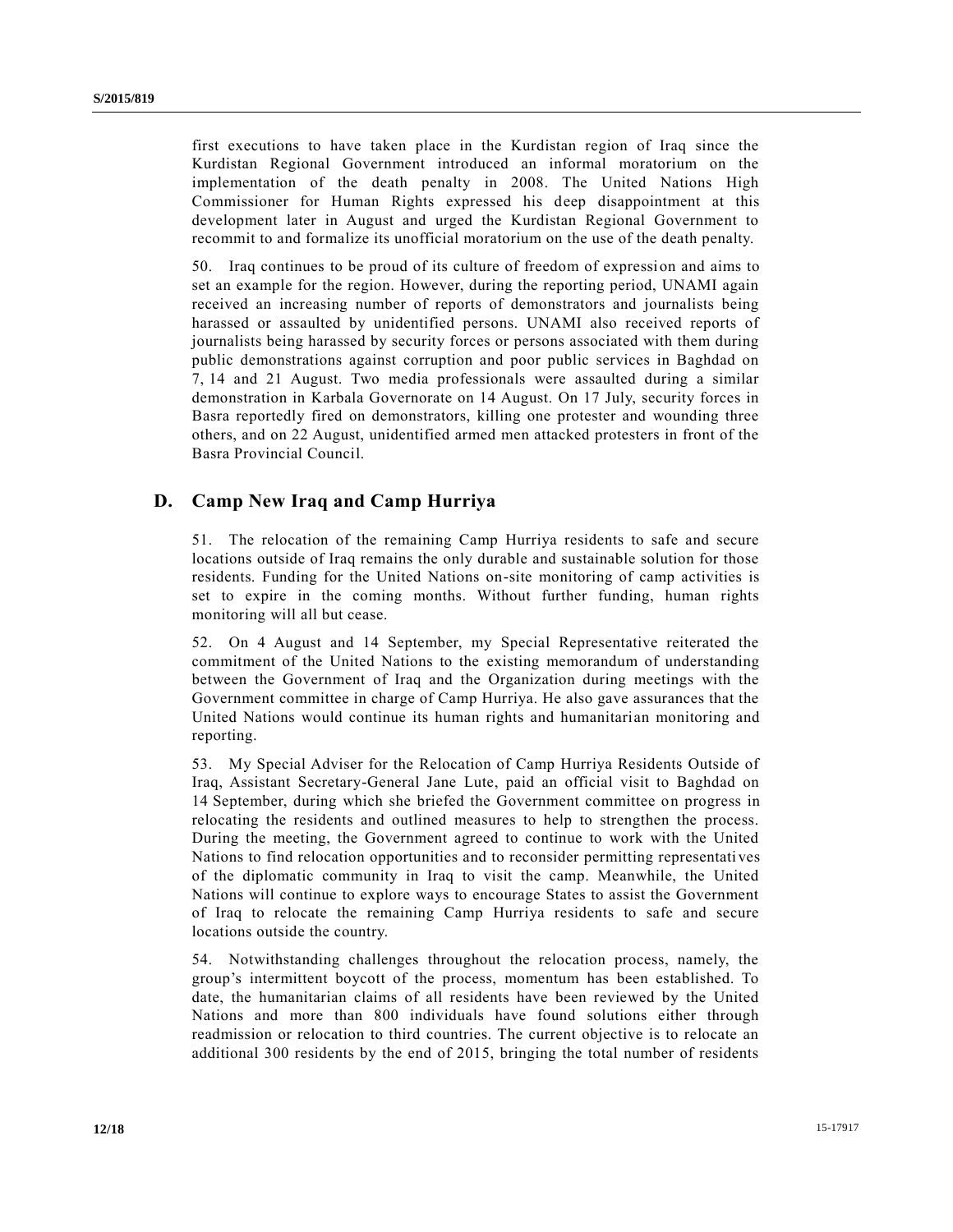who have departed Iraq to 1,100. This figure represents more than one third of the residents registered by the United Nations.

#### **E. Humanitarian assistance, reconstruction and development**

55. Over 8.6 million people across Iraq, or nearly 25 per cent of the country's population, remain in urgent need of humanitarian assistance. This includes 3.2 million people displaced from their homes and spread across more than 3,400 locations. These figures reflect an increase of more than 400,000 persons in need since my previous report, in addition to the 250,000 Syrian refugees already hosted in Iraq.

56. Through the generous support of many donors, the United Nations, its partners and the Government have continued to assist the most vulnerable across Iraq, with an average of 2 million people receiving food, medical, shelter, water and protection assistance every month. However, funding for the humanitarian response does not match the ever-expanding needs in Iraq. It currently covers only 52 per cent of those needs for the entire year and only 40 per cent of the funding requirements of the highly prioritized appeal for the period from July to December 2015. United Nations agencies and humanitarian organizations will soon be forced to suspend or terminate hundreds of lifesaving programmes and activities owing to a lack of funds.

57. To ensure that vital food assistance continues, the World Food Programme (WFP) has been forced to reduce the value of food vouchers and the size of food rations. Approximately 300,000 displaced persons received food vouchers in August and a reduced value voucher covering September and October requirements. An additional 824,000 beneficiaries were supported through in-kind assistance. Emergency assistance provided by the Food and Agriculture Organization of the United Nations (FAO) boosted the vegetable production for rural populations in Sulaymaniyah, Kirkuk and Anbar, with particular attention to households headed by women, benefiting 4,050 households.

58. The United Nations High Commissioner for Refugees and partners continued to monitor checkpoints to assist civilians, provided legal assistance to 76,400 internally displaced persons and assessed the needs of 127,000 persons. The psychosocial programme of the International Organization for Migration (IOM) delivered counselling sessions reaching 12,402 persons, with a majority of beneficiaries from minority groups. UNICEF supported psychosocial services for 70,000 displaced and refugee children. The United Nations Population Fund (UNFPA) continued to support women's centres, which provided gender-based violence information and services to 29,530 women and girls. UNFPA further strengthened the capacities of 16 uniformed personnel to combat gender-based violence. UNDP provided financial assistance to six court-based legal aid help desks in Baghdad, Basra, Erbil, Sulaymaniyah and Dohuk and six legal assistance centres within refugee and internally placed person camps in Erbil and Dohuk.

59. The Office of the United Nations High Commissioner for Refugees (UNHCR) continued to provide shelter for 113,000 internally displaced persons in 17 camps across Iraq, built three new camps and completed the renovation of 122 collective centres and 1,250 family shelter units. In August, the United Nations Human Settlements Programme handed over to local authorities prefabricated shelter units and infrastructure facilities, housing 1,824 internally displaced persons in Bahirka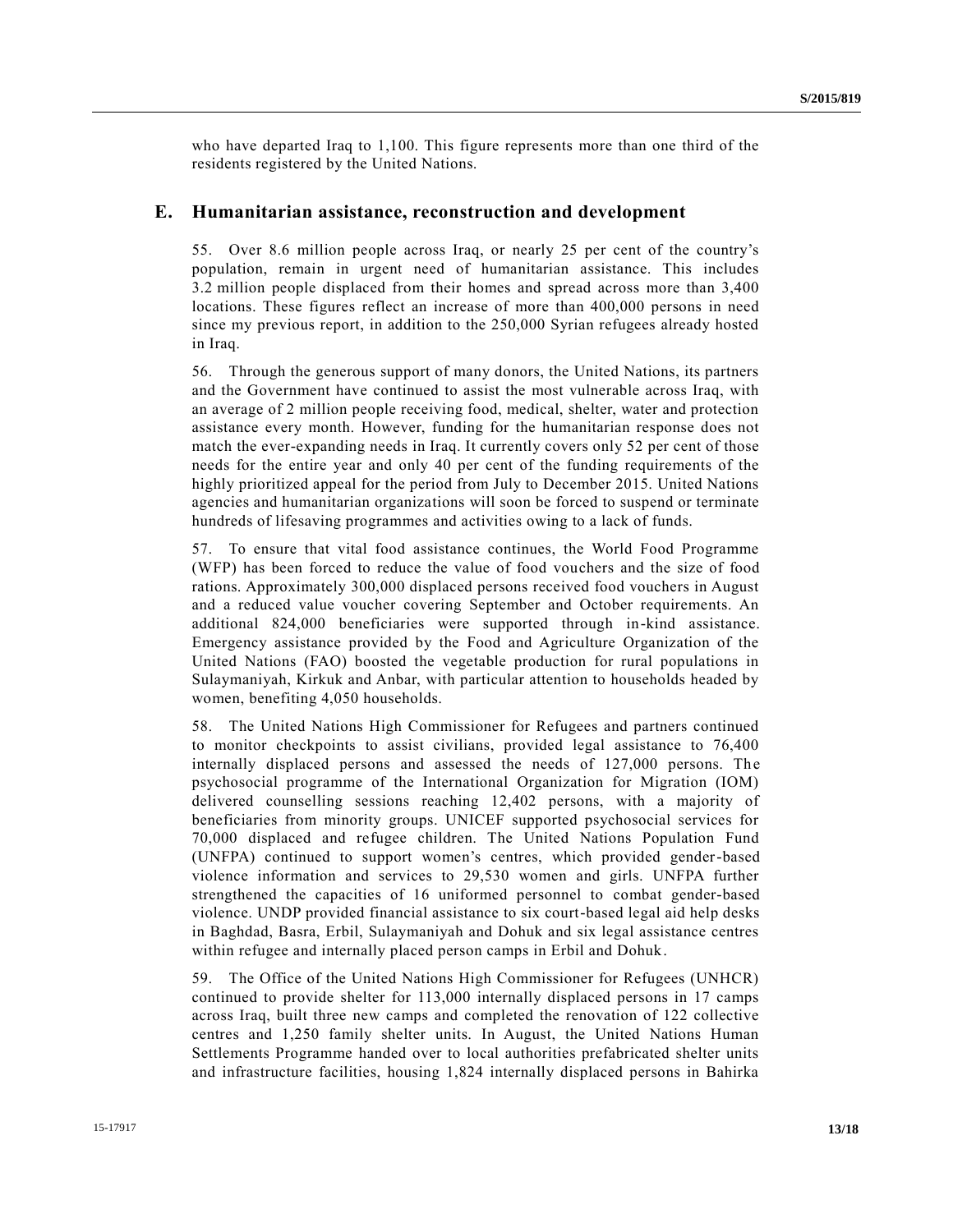Camp, Erbil. IOM assisted 65,382 displaced individuals through the distribution of 10,725 seasonal non-food kits, 658 tents and 345 caravans. As at late September 2015, UNICEF, WFP, IOM, UNFPA and nine non-governmental organization partners had delivered combined lifesaving assistance through the rapid response mechanism to an estimated 3.6 million recently displaced and vulnerable people, including in hard-to-reach areas of Anbar, Salah-al-Din, Diyala and Kirkuk.

60. UNICEF supported over 7,000 households through its emergency ca sh assistance programme, UNHCR distributed cash assistance to 4,600 displaced families, and IOM further provided 2,990 with transport.

61. UNICEF reached more than 78,000 children with routine measles vaccinations and supported access to growth monitoring and nutrition services for 144,000 conflict-affected children. Aiming towards polio-free status, UNICEF, the World Health Organization (WHO) and the Ministry of Health marked National Polio Immunization Day from 4 to 8 October, targeting 5.9 million children under five years old. While Iraq was removed from the list of polio-infected countries in May 2015, a joint UNICEF-WHO assessment mission in August could not establish the non-existence of residual poliovirus circulation in Iraq, largely owing to the l ack of effective surveillance mechanisms in high-priority areas of Baghdad and Najaf.

62. Notwithstanding substantial investment by the Government of Iraq, the damage inflicted to the health and water sanitation infrastructure rendered the system so vulnerable that a major outbreak of cholera occurred in Najaf and Baghdad Governorates in September. With the support of the United Nations, the Ministry of Health was able to contain the outbreak, which as at 7 October had nevertheless affected more than 1,200 people, who survived because of adequate treatment.

63. UNFPA supported 21 maternity units and 80 primary health-care units, leading to 3,596 assisted deliveries. IOM supported 18,041 displaced persons, 820 host community residents and 201 health-care professionals by facilitating access to primary health care; building the capacity of the national health-care system; providing supplies; and establishing mobile and static health-care clinics. With the support of WHO and health cluster partners, 2,658,691 beneficiaries received health care through medical consultations.

64. UNESCO provided secondary education to 14,500 internally displaced persons in camps and host communities and built a prefabricated school in Sulaymaniyah on 23 August with a capacity for 500 students. UNESCO and the Iraqi authorities, including Kurdish regional representatives, jointly coordinated and monitored the final examinations of displaced students in public universities. In August, UNESCO and UNICEF provided assistance to the education system, benefiting more than 25,000 displaced children and young people, and constructed prefabricated schools for 15,000 displaced children.

65. UNDP supported the efforts of the Government of Iraq to stabilize areas liberated from ISIL, particularly in and around Tikrit, through the Funding Facility for Immediate Stabilization. Several infrastructure projects identified by local authorities are under way in the sectors of water, electricity, health and education, targeting 85,000 beneficiaries among the 133,000 people who have returned to Tikrit. It is estimated that the previous population of Tikrit was 200,000. On 24 August, a cash-for-work project that through a UNDP partnership with local non-governmental organizations employs 200 persons daily for public infrastructure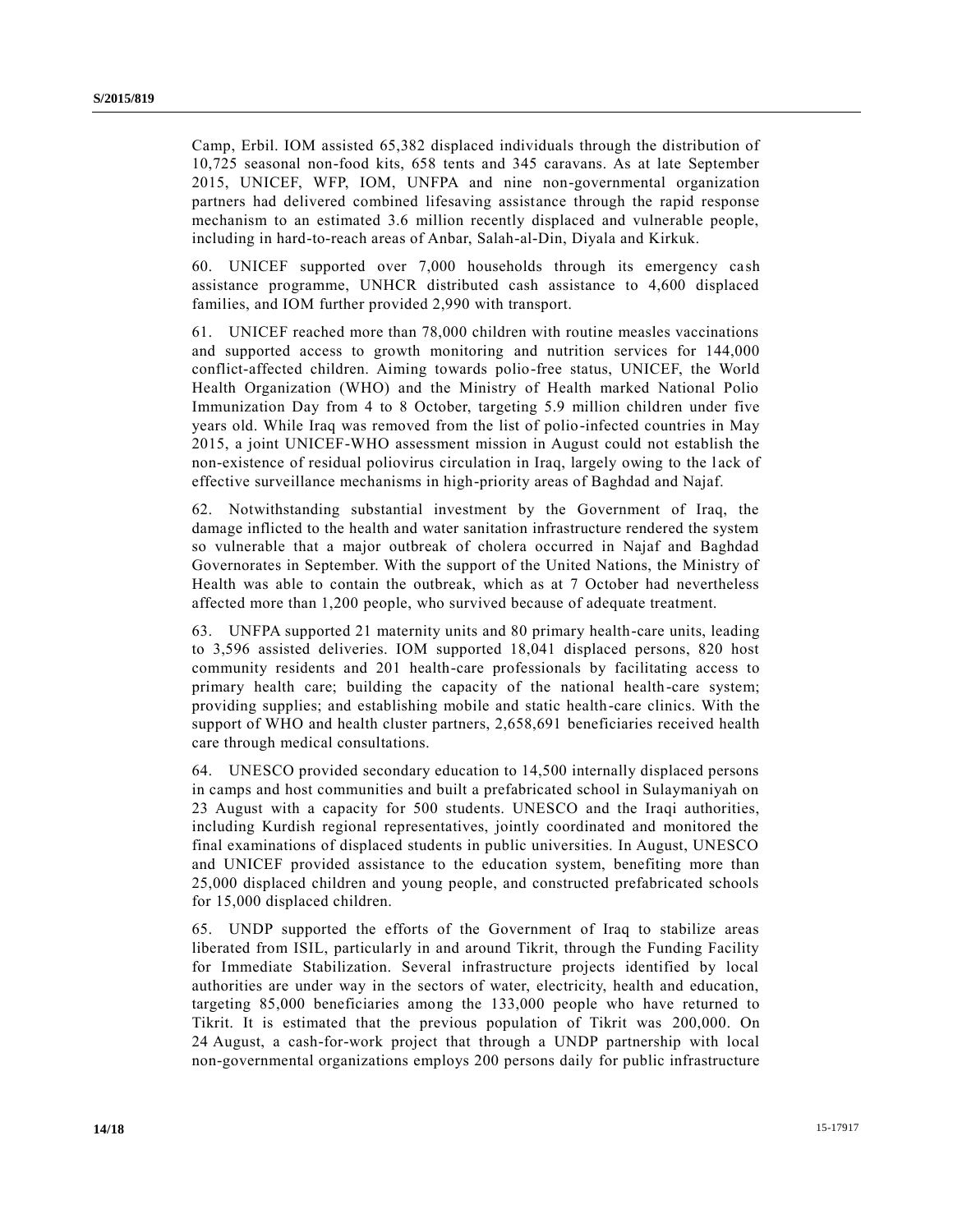rehabilitation was begun. The United Nations Office for Project Services continued the operation of the Information Centre, an inter-agency initiative funded by UNHCR, WFP and the Office for the Coordination of Humanitarian Affairs of the Secretariat. More than 850 displaced persons accessed the Information Centre to receive information and advice on accessing humanitarian services.

66. FAO assisted 4,000 Syrian refugee households in Dohuk and Erbil with food for livestock. UNFPA supported seven primary health-care facilities in refugee camps, which assisted in 1,107 births. UNICEF leveraged specific support to cover the salaries of Syrian refugee teachers and UNESCO provided secondary education for 4,500 refugees. WFP assisted some 50,000 refugees per month with in-kind and voucher support, following a comprehensive food security and vulnerability assessment conducted in July. WHO ensured uninterrupted provision of medicine and medical supplies in the camps and host communities.

67. From mid-September, UNESCO, together with the Ministry of Education, began preparations for the establishment of the Iraqi National Curriculum Centre. UNESCO also continued to provide technical assistance and capacity-building for the conservation and management of cultural heritage in Iraq. Under the capacitybuilding programme of the Iraq-European Union-IOM Jointly Run Advanced Assisted Migration Initiative, 1,063 officials were trained on the integration of displaced population, the reintegration of returnees, land and property dispute resolution and border management systems to combat irregular migration, and 10 assessments on labour migration and combating trafficking in persons were conducted. The IOM community policing project facilitated discussions and created training curriculums for police.

#### **F. Security and operational issues**

68. Despite continued interest, the United Nations has yet to conclude its status of mission agreement for UNAMI. The absence of such an agreement continues to hamper the effectiveness of United Nations operations. Notwithstanding the volatile security environment in Iraq, United Nations operations are ongoing. One locally recruited UNHCR staff member abducted on 26 September was released on 3 October as a result of the efforts of the Iraqi security forces. Regrettably, no progress has been made regarding the UNAMI staff member abducted on 26 April, whose whereabouts remain unknown. I strongly urge the Government of Iraq to undertake every effort to secure his release.

69. During the reporting period, UNAMI continued to support the activities of the United Nations country team on a cost-reimbursable basis and the building of new accommodation to increase the amount of living space. To address growing passenger traffic between Baghdad and other hubs, especially Erbil, the Mission added a 19-seater turbo prop aircraft to its fleet.

70. The Government of Iraq is continuously reviewing the security arrangements in Baghdad, including those relating to the area known as the Green Zone. UNAMI is monitoring the developments and maintains close contact with the relevant authorities for ensuring that the safety and security of its personnel, premises and operations will not be negatively affected by the changes implemented.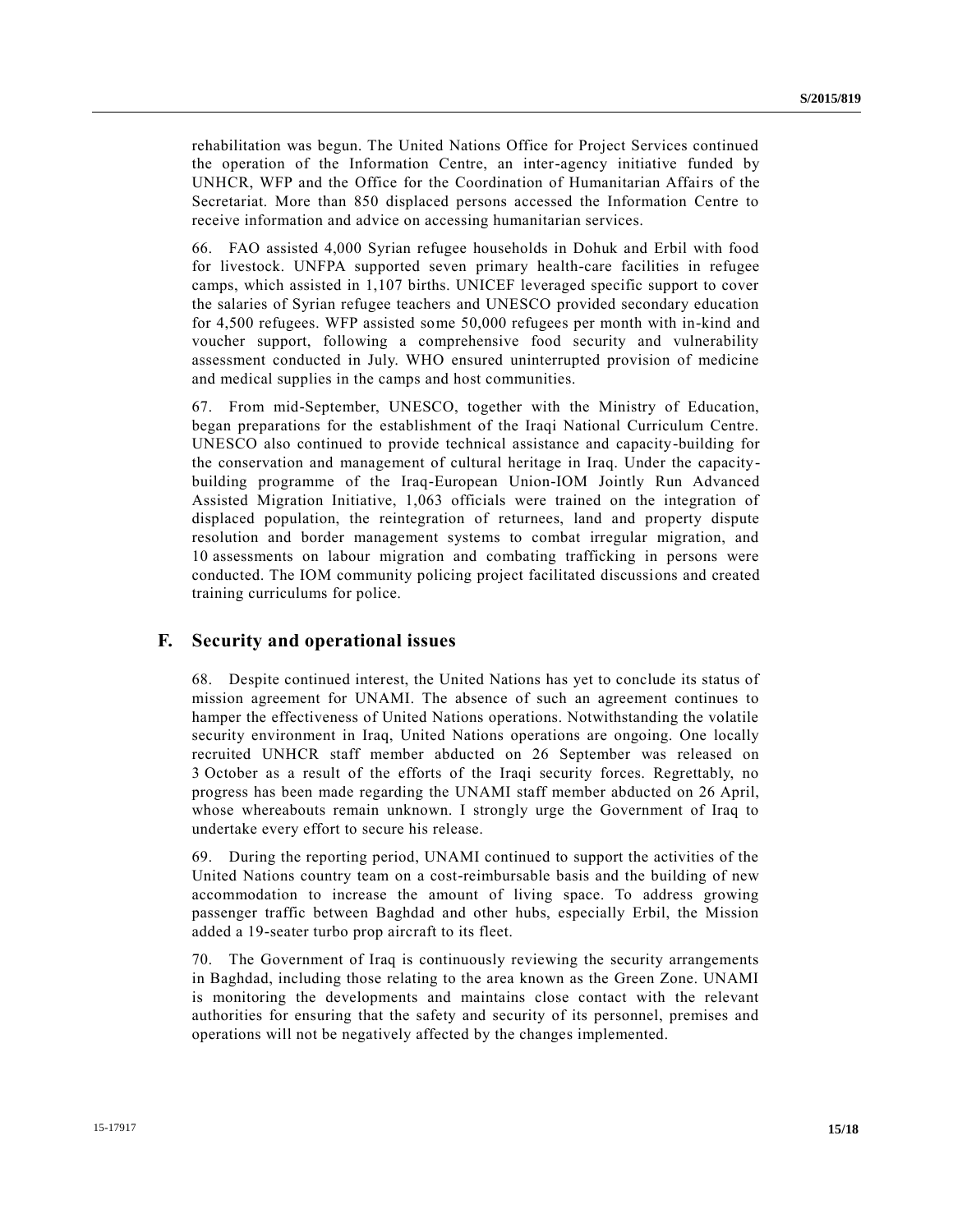## **G. Implementation of the recommendations of the strategic assessment mission**

71. In its resolution 2233 (2015), the Council requested that I report in further detail on my recommendations to revise and prioritize the tasks of UNAMI. The Mission has commenced a process towards implementing the priority activities in full consultation with the Government of Iraq and in response to its needs and the evolving situation in the country. I met with Prime Minister al-Abadi in New York on 30 September and discussed, inter alia, how the United Nations could support his reform agenda, including in the field of anti-corruption. We also agreed that the Government of Iraq would include the Sustainable Development Goals in its economic and environmental policies with the support of the United Nations and the United Nations country team. Similarly, we agreed that the United Nations and the Government of Iraq would cooperate on the development and implementation of the United Nations plan of action on countering violent extremism.

72. In addition, my Special Representative and his deputies engaged with the Minister for Foreign Affairs, Ibrahim al-Jaafari, and other high officials of the State. The delivery of humanitarian assistance to people in need continues to be a challenge, given the acute financial constraints. The United Nations humanitarian system continues its efforts to obtain the necessary support for urgent humanitarian actions.

73. My Special Representative has redoubled efforts to promote political dialogue through a series of initiatives aimed at national reconciliation. In addition, given the urgent need for greater mine action in Iraq, UNAMI has facilitated the work of the United Nations Mine Action Service. Internal assessments have also been undertaken to determine the areas in which rule of law assistance could be provided. Furthermore, in order to enhance the overall effectiveness of such activities through the collective effort of the United Nations presence in Iraq, the process of articulating an integrated strategic framework has commenced. This process is aimed at better situating the political, humanitarian, human rights and developmental objectives and activities of UNAMI and the United Nations country team, guided by a common strategic vision for Iraq anchored on an updated situational analysis, in support of the Iraqi people and their desire for peace. Also, the existing United Nations Development Assistance Framework will be revisited in line with the evolving priorities of Iraq and the United Nations system, informed by Security Council resolution 2233 (2015).

# **IV. Observations**

74. Amidst an unstable security environment in an Iraq increasingly fraught with economic, social and other structural challenges, the Iraqi people have peacefully made their voices heard and called upon the Government to improve State performance, governance and counter-corruption. Reforms that eliminate corruption, streamline State institutions, bring much-needed expertise to the Government and improve the delivery of services to the people of Iraq constitute important steps to reinforce trust and confidence in the Government and the future perspectives of Iraq and its people, with a positive impact towards strengthening national unity and accelerating reconciliation. It is essential that the Government capitalize on this opportunity and popular goodwill to implement meaningful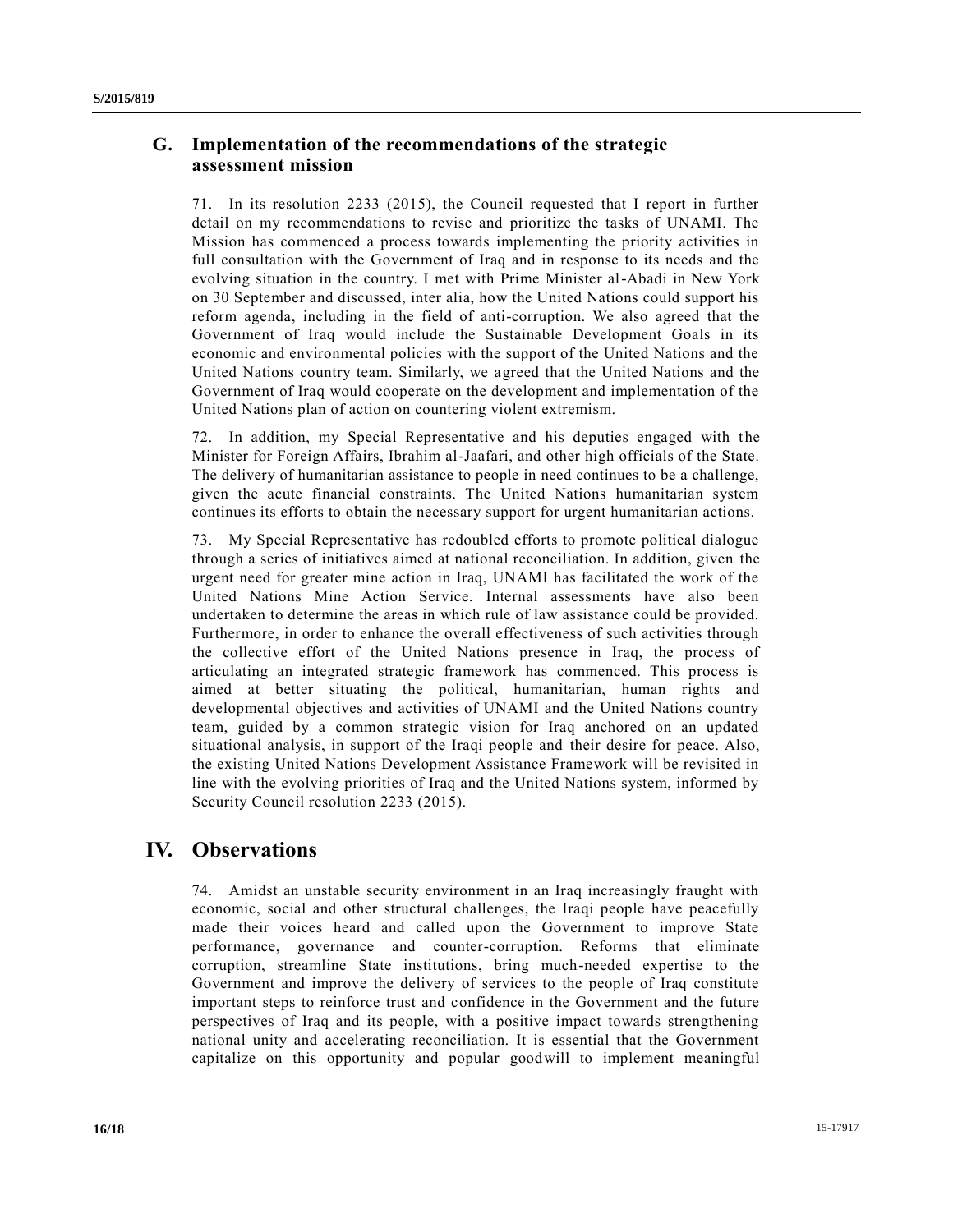reforms. I therefore welcome the endorsement by the Council of Representatives of these reforms and underscore that the path towards reforms in Iraq requires broad political cooperation and consultations. Moreover, the Government must continue to enable the Iraqi people to peacefully raise their voices to shape their future. To that end, the Government of Iraq must do its utmost to ensure that the right of citizens to freedom of expression and assembly is fully respected and protected.

75. It is vital that the Government of Iraq continue its fight against ISIL, for which it needs increased and more effective support from countries in the region and the broader international community, above all the international anti-ISIL coalition.

76. At the same time, the Government, political forces and civil society of Iraq should not lose sight of the need to proceed with national reconciliation towards an historic settlement. The Government's reforms must therefore be accompanied by continued efforts to promote an inclusive Iraqi political system and to counter radical ideology. I urge the political leadership of Iraq and community and religious leaders to work closely to align their efforts in that regard. I also urge political blocs to reach agreement as soon as possible on legislation that will support the national reconciliation process and Iraq's political leadership to sustain its efforts to strengthen support for the fight against terrorism.

77. It is vital that the political leadership of Iraq remain unified to address the many challenges facing the country. I therefore urge political blocs in the Kurdistan region of Iraq to reach, without further delay, a compromise on the presidency of the Kurdistan Regional Government. I further reiterate my call upon Baghdad and Erbil to remain committed to negotiations in an effort to reach soon a mutual understanding on their joint agreement on energy exports and revenue -sharing, as well as a comprehensive, fair and constitutional solution to all other outstanding issues.

78. I condemn in the strongest possible terms the ongoing killing, kidnapping, rape and torture of Iraqis by ISIL, as well as its recruitment and use of children and systematic destruction of irreplaceable cultural heritage. I remain appalled by the ongoing targeting, by ISIL, of minority communities and those opposed to its ideology, including the murder of election candidates and journalists. I urge the Government of Iraq to do its utmost to bring those responsible to justice . I also remind all parties engaged in the fight against ISIL that military operations must be conducted with the utmost care to avoid civilian casualties and the violation of the rights of civilians, in full respect for international law, including fundamental human rights and humanitarian law. I further underscore the need for all relevant parties in the region, while implementing counter-terrorism, peacebuilding and conflict resolution activities, to take into account the protection of women and girls at risk of sexual violence.

79. Conflict in Iraq continues unabated, causing mass internal displacement. Iraq now has the third highest population of internally displaced persons in the world, with 3.2 million people having been displaced since January 2014. The recent arrival in Europe of tens of thousands of Iraqi refugees from across the region confirms the dire humanitarian conditions that millions of Iraqis now face. Hundreds of thousands could follow unless more is done to alleviate the suffering of the more than 8 million Iraqis who need our help, including internally displaced persons. Mindful of the forthcoming winter, a rapid investment to improve conditions in the camps and in the communities generously hosting displaced families regardless of their ethnicity and faith would provide an effective alternative